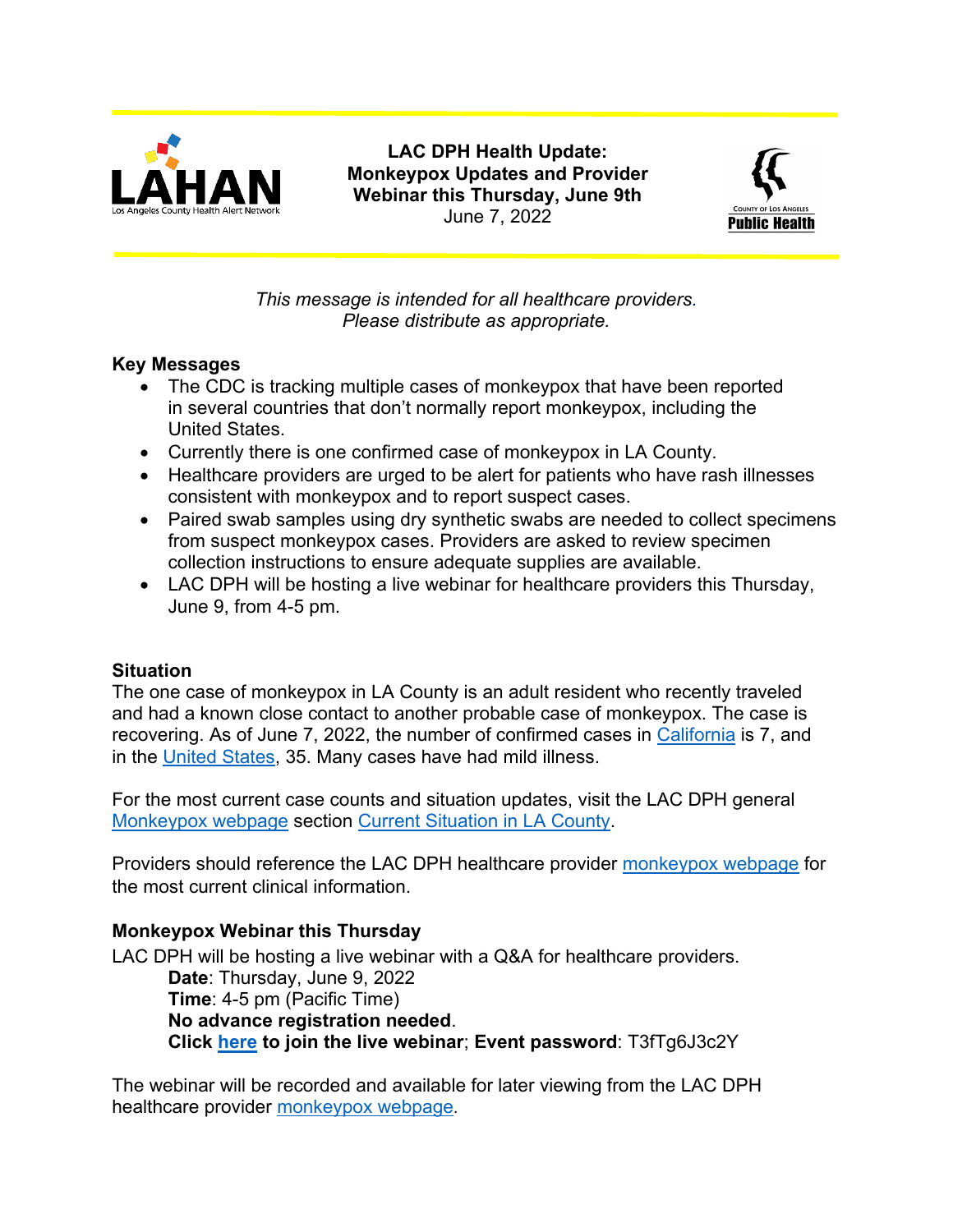### **CDC Monkeypox Suspect Case Definition**

Providers should report suspect monkeypox cases immediately to their local health department.

*Suspect case* is a patient with:

- A new characteristic rash **OR**
- One of the epidemiologic criteria AND a high clinical suspicion for monkeypox.

History of travel is important but not required in identifying suspect cases for testing. See CDC [Case Definitions for Use in 2022 Monkeypox Response](https://www.cdc.gov/poxvirus/monkeypox/clinicians/case-definition.html) for more information.

### **Specimen Collection**

Dry swabs are required for poxvirus PCR testing. Paired sets of swab samples are required for testing because monkeypox-specific PCR confirmation and clade differentiation is performed as a send-out test to CDC. **The swab used should be made of flocked or spun synthetic material.** A dry sterile screw cap tube or dry sterile cup (e.g., urine specimen container) should be used for transport of swab. **Do not place swabs in any type of transport media**.

Providers should review their facility supplies to ensure correct swabs are available.

Specimen collection involves vigorous, firm swabbing of lesions (vesicular, pustular, or crusted) to obtain fluid or pus with paired sets of DRY synthetic swabs. Additionally, scabs or crusts may be removed for collection and placed in a dry, sterile container.

Swab and scab/crust specimens should be stored refrigerated and ideally frozen within 1 hour.

Decisions and approval regarding testing will be made in consultation with the local health department. Consultation is required prior to specimen submission to discuss pertinent medical information (e.g., rash onset date, rash type, symptoms, smallpox vaccination date if relevant), exposure history, and need for photos. Additional details regarding specimen collection and coordination for transport will be provided when the suspect case is reported. Specimens received at the Public Health Laboratory without medical epidemiologist approval will not be tested.

# **Reporting**

Providers should report suspect monkeypox cases immediately.

*Los Angeles County DPH Acute Communicable Disease Control*

- Weekdays 8:30am–5pm: call 213-240-7941
- After-hours: call 213-974-1234 and ask for the physician on call.